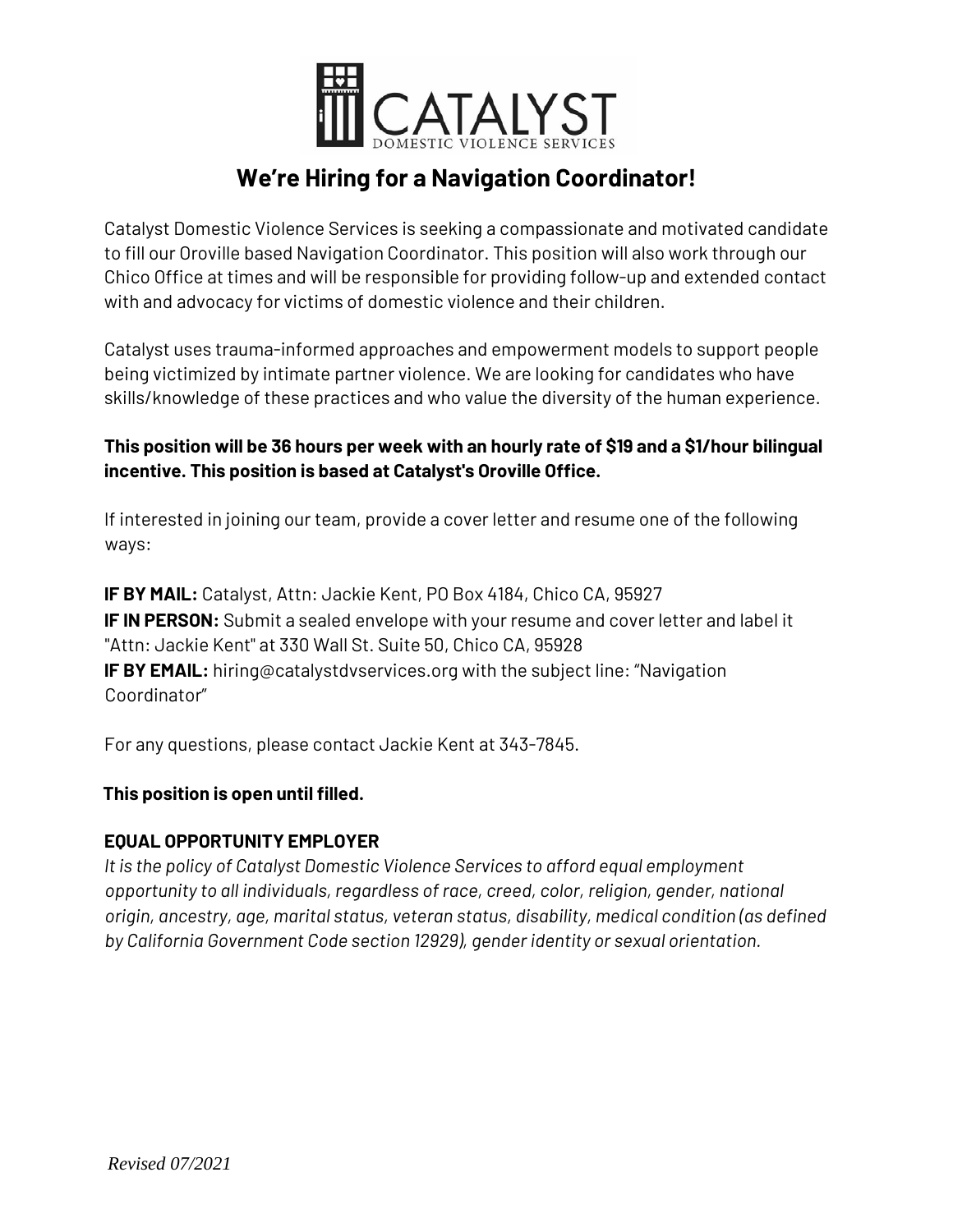

**POSITION:** Navigation Coordinator

**RESPONSIBLE TO:** Associate Director

**JOB SUMMARY:** Provides follow-up and extended contact with and advocacy for victims of domestic violence and their children.

#### **RESPONSIBILITIES:**

- Demonstrate commitment to the agency's mission and values;
- Actively engage in the development and implementation of the agency strategic plan;
- Direct participant services, including but not limited to: crisis intervention (phone/drop-in), resource and referral, emergency transportation, shelter assessment and welcoming process;
- Increase stability for unhoused survivors of domestic violence through advocacy services including:
	- assistance with safety planning
	- connections to mainstream resources through referrals and/or accompaniment;
	- assessment into programs based on levels of need;
	- assistance in the creation of self-identified plans to achieve permanent housing;
	- bridged services with partner organization to secure housing;
	- ongoing contact and advocacy with survivors housed with Catalyst or other shelter;
	- support in connecting to Housing Coordinators to access housing assistance for safe, permanent housing;
	- advocacy with social service, medical, and law enforcement agencies;
	- follow-up and other services as needed;
- Serve as agency liaison with partner organizations; attend quarterly follow-up meetings;
- Meet with participants when called upon by law enforcement and other service providers;
- Knowledge of local social service agencies, employment assistance, and skill building services;
- Maintain current knowledge of state and federal domestic violence legislation;
- Data entry for Oroville Drop-in Center services;
- Attend regularly scheduled staff meetings;
- Attend regularly scheduled program staff meetings;
- Attend in-service training per policy;
- Staff hotline minimum 6 hours per quarter on-call;
- Other duties as assigned;